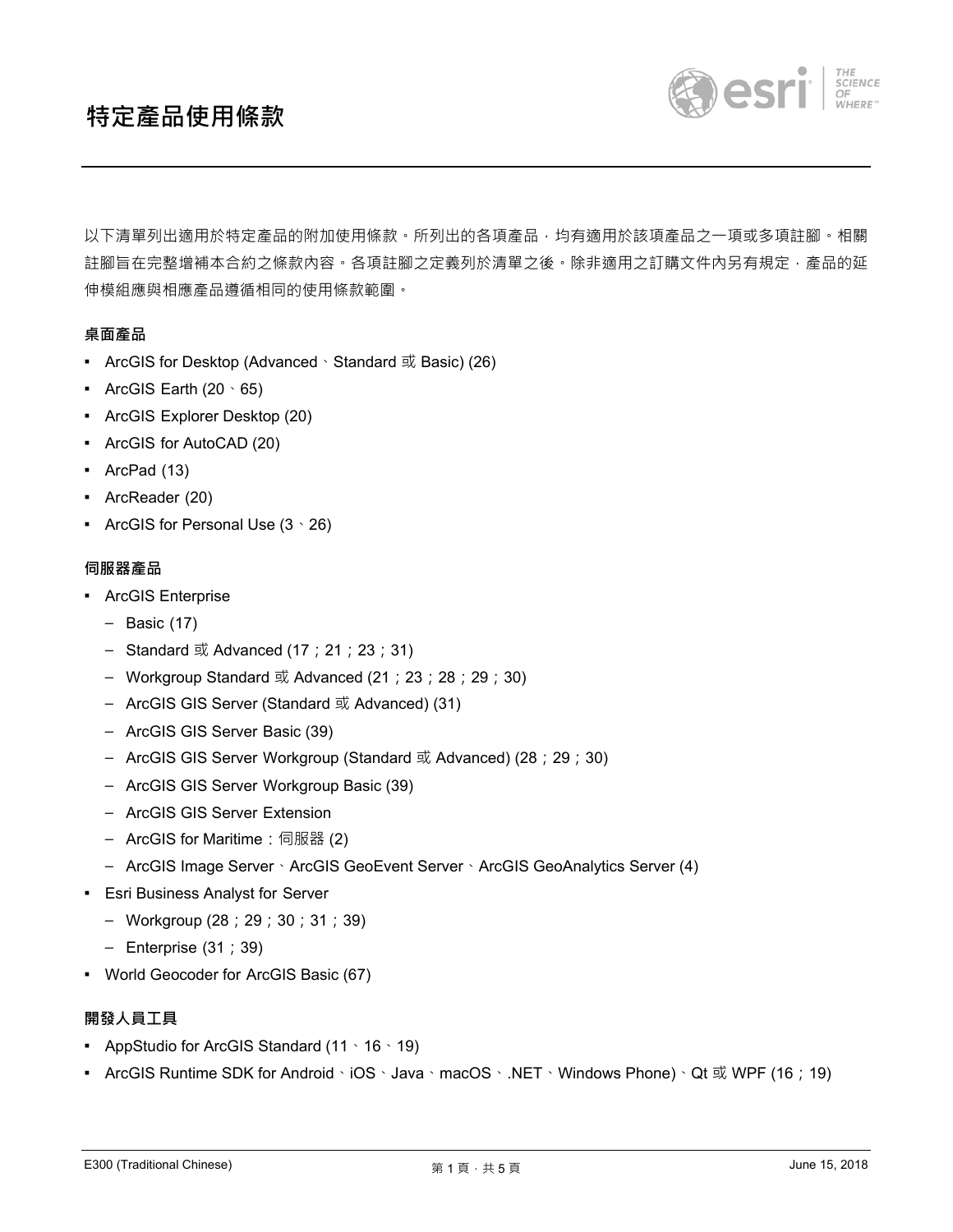- ArcGIS Runtime Basic Level for Android 、iOS、Java、Mac OS X、Microsoft .NET Framework (Windows [桌面]、 Windows Phone、Windows Store)、Qt 或 WPF (1、20)
- ArcGIS Runtime Basic Level、Standard Level、Advanced Level 和 Analysis Extension for Android、iOS、Java、 Mac OS X、Microsoft .NET Framework (Windows [桌面]、Windows Phone、Windows Store)、Qt、或 WPF (15;18)
- **•** ArcGIS Engine Developer Kit and Extensions (16  $\cdot$  19 ; 22 ; 26)
- ArcGIS Engine for Windows/Linux 與 Extensions (15、22、26)
- ArcGIS Web API for JavaScript (16;64)
- ArcGIS Developer Subscription (24;26)
- Esri File Geodatabase API (47)

## **Mobile**

▪ Navigator for ArcGIS (14)

## **Online Services**

- ArcGIS Online 開發部署計畫可透過多種銷售計畫取得:
	- 商務零售、企業合約及政府計畫
		- + 免費訂閱 (68;75;76;79;81)
		- + 付費訂閱 (68;75;76;77;79)
	- 教育計畫 (免費或付費訂閱) (68;70;71;72;73;75;76;79;81)
	- NGO/NPO、新聞/媒體計畫 (免費或付費訂閱) (68;70;71;72;73;75;76;79;81)
- ArcGIS Online 訂閱可透過多種銷售計畫取得:
	- 商務零售、EA;以及政府計畫 (68;69;70;77;78;82)
	- 教育計畫 (68;69;81;82)
	- 非營利計畫 (68;69;81;82)
- Public Plan
	- 商務零售;企業合約;政府;NGO/NPO;新聞/媒體計畫 (68;71;72;73;74;75;76;80;81)
	- 教育計畫 (68;71;72;73;74;75;76;80;81)
- AEC 專案交付訂閱 (83)

## 註腳:

- 1. 不得用於透過 Direct Connect 編輯 Enterprise Geodatabase。
- 2. 不可用於導航。
- 3. 僅授權用於個人用途。
- 4. 若與 ArcGIS Enterprise Workgroup 搭配使用
	- 僅限於 1 部四核心伺服器。
	- 得安裝於分開的機器上。
- 5-10. 保留。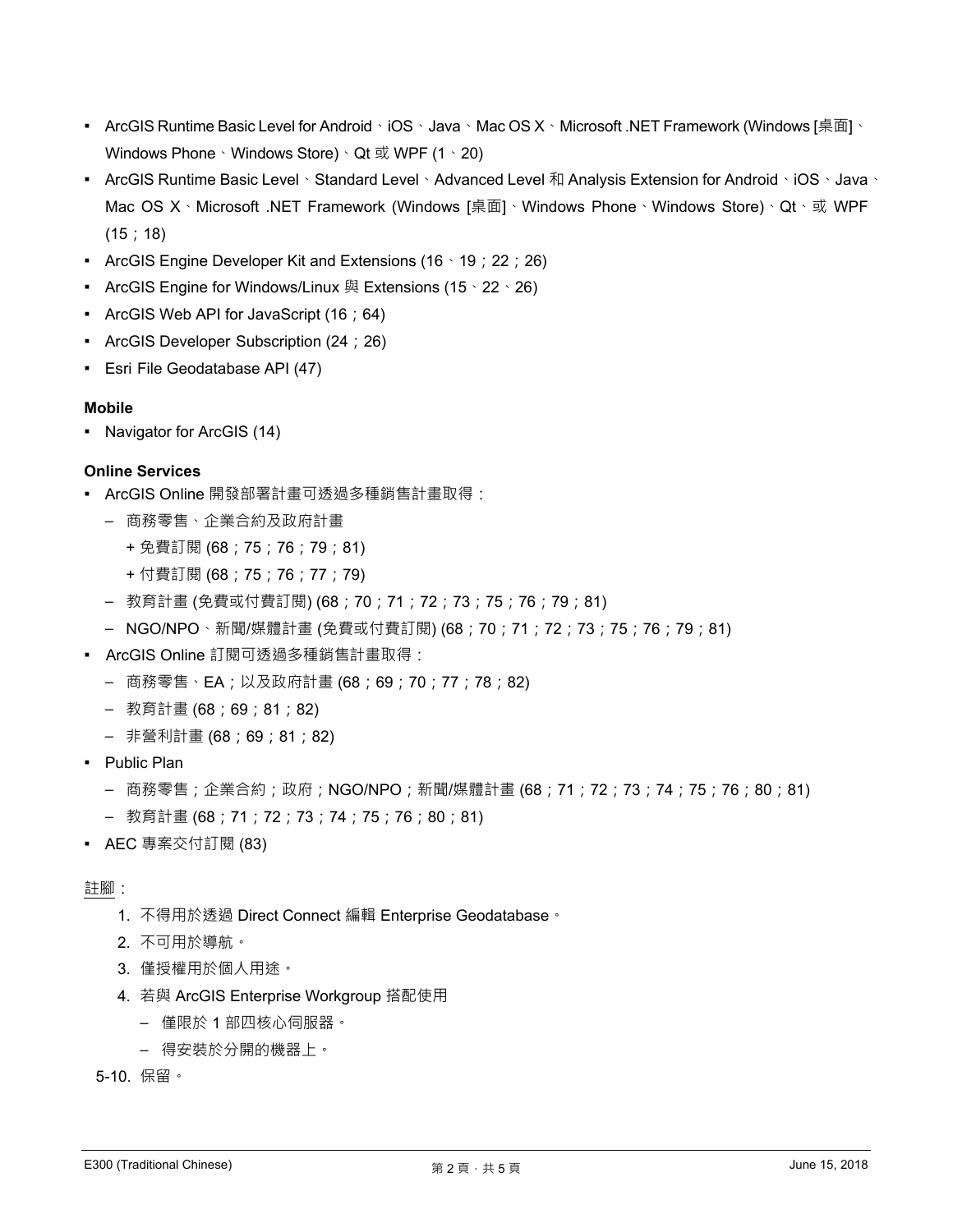- 11. 使用 AppStudio for ArcGIS Standard 建立的應用程式, 必須受到 ArcGIS Runtime Standard Level 之使用 條款約束。
- 12. 保留。
- 13. 授權為雙重使用授權。
- 14. 得作為導航之⽤。
- 15. 授權為部署授權。
- 16. 客戶得使用 SDK 或 API 產牛加值應用程式, 並將這些應用程式散佈並授權予其一般使用者, 允許其在非出 口法規所禁止的地點使用。
- 17. 客戶不得轉散佈本產品提供的 Oracle JDBC Driver 或其產品文件。Oracle 是本合約的第三方受益人。
- 18. 就獨立應用程式而言,部署授權以每部電腦的每套應用程式為準。
- 19. 授權不得用於開發網際網路或伺服器的加值應用程式。
- 20. 授權為轉散佈授權。
- 21. 客戶得建立加值應用程式,供客戶的指定使用者之用。客戶不得 (i) 將指定使用者憑證嵌入加值應用程式中, 或 (ii) 在加值應用程式中嵌入或使用應用程式登入憑證。 客戶得允許 (a) 無須憑證即可公開存取至加值應用 程式,或 (b) 使用唯一、個別的指定使用者登入憑證存取。
- 22. (a) 一般使用者必須在 ArcGIS Engine for Windows/Linux 軟體或其他 ArcGIS Desktop 軟體 (Basic ⋅ Standard 或 Advanced) 取得授權, 始有權在 1 部電腦上執行 ArcGIS Engine 應用程式; 及 (b) ArcGIS Engine for Windows/Linux 延伸模組不得與 ArcGIS Desktop 軟體⼀起使⽤來執行 ArcGIS Engine 加值應用程式。每位使用者可以在 1 部電腦上安裝多支 ArcGIS Engine 加值應用程式,但僅限其使用。
- 23. 系統對系統通訊
- a)客戶可以使用基本服務登入來啟用從 ArcGIS Enterprise 到客戶組織之中其他第三方企業業務系統的單向、 唯讀、系統對系統通訊。客戶可使用層級 1 指定使用者憑證做為基本服務登入,直到 Esri 使用實際服務登 入憑證為止。做為基本服務登入憑證的特定層級 1 指定使用者憑證僅可用於系統對系統整合用途,而且不 可由指定使⽤者⽤來存取系統。
- b) 客戶可以使用標準服務登入來啟用 ArcGIS Enterprise 與客戶組織的其他第三方企業業務系統之間的雙向、 讀寫、系統對系統通訊。客戶可使用層級 2 指定使用者憑證做為標準服務登入, 直到 Esri 使用實際服務登 入憑證為止。做為標準服務登入憑證的特定層級 2 指定使用者憑證僅可用於系統對系統整合用途,而且不 可由指定使用者用來存取系統。
- 24. EDN 軟體僅限研究、開發、測試與示範原型加值應用程式以及建立地圖快取之用。客戶得將加值應用程式 及地圖快取合併使⽤於 ArcGIS Enterprise 預備伺服器授權及部署伺服器授權。軟體和資料得安裝在多部電 腦上供任何具備 Builder 或更長訂閱計畫之 ArcGIS Developer 訂閱者使用;其他所有軟體授權都屬於「單 一使用授權」。
- 25. 保留。
- 26. 地理資料庫的客戶資料限制為十 (10) GB。
- 27. 保留。
- 28. 非 ArcGIS Enterprise Workgroup 或 ArcGIS GIS Server Workgroup 應用程式的使用限制為每應用程式十 (10) 名同時一般使用者。本限制包括使用 ArcGIS Desktop 軟體、ArcGIS Engine 軟體以及與任何 ArcGIS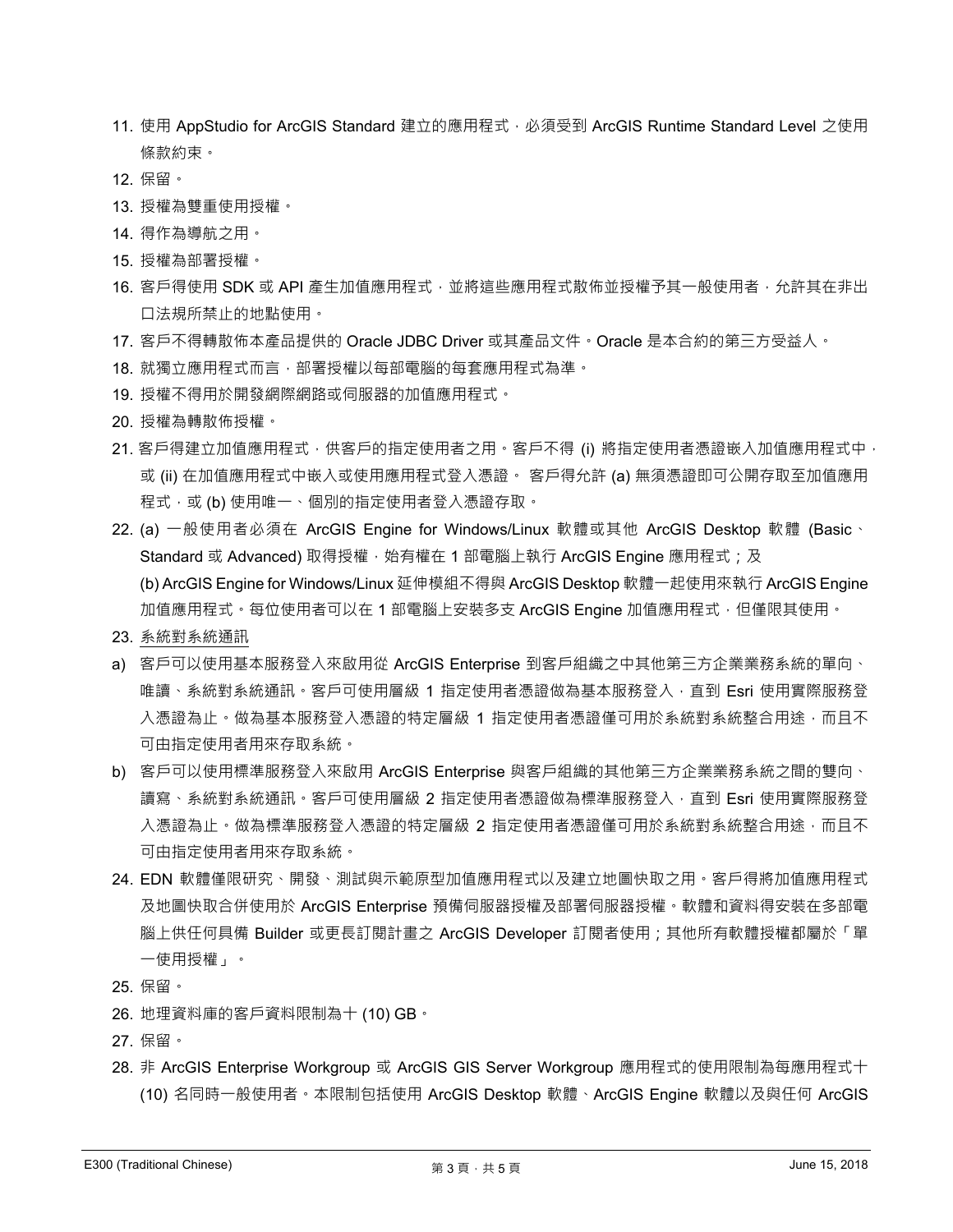Enterprise Workgroup 或 ArcGIS GIS Server Workgroup 地理資料庫直接連線的第三方應用程式。Web 應 ⽤程式的連線數量不設限制。

- 29. 本軟體需要配合支援的 SQL Server Express 版本使用。支援版本會在 Esri 網站上與產品的系統需求一併 列出。
- 30. 客戶資料的使用限制為最大 10 GB。
- 31. 包含⼀份容錯授權。
- 32. 保留。
- 33-38. 保留。
	- 39. ArcGIS for Server 隨附之所有編輯功能均不容許與 ArcGIS GIS Server Basic 和 ArcGIS GIS Server Workgroup Basic 配合使用。
- 40–46. 保留。

47. 客戶得開發使用 Esri File Geodatabase API 的加值應用程式,並將其散佈予客戶的一般使用者。

- 48–53. 保留。
	- 54. 保留。
- 55-63. 保留。
	- 64. 加值應用程式若要部署到網路,必須搭配使用其他 Esri 產品。加值應用程式也可應用第三方技術,但仍須 搭配使用其他 Esri 產品。
	- 65. 僅得與其他 Esri 產品配合使用。ArcGIS Earth 也可應用第三方技術, 但仍須搭配使用其他 Esri 產品。
	- 66. 保留。
	- 67. 每年訂閱不得超過 250,000,000 筆地理編碼。
	- 68. 客戶不得在沒有 ArcGIS Online 訂閱的情況下,儲存 World Geocoding Service 產生的地理編碼結果。客戶 透過 Infographics Service 所存取的資料只可供顯示之用,且不得透過此服務儲存任何可供存取的資料。
	- 69. 得基於客戶組織的業務用途使用。
	- 70. 得基於客戶組織的開發與測試用途使用。
	- 71. 得基於教學用途於教育組織內使用。
	- 72. 得基於客戶合格 NGO/NPO 組織利益之用途使用。
	- 73. 得基於新聞或媒體組織利益之用途使用。
	- 74. 得作個人用途。
	- 75. 客戶得允許第三方使用加值應用程式 ·惟只能使用共用工具予以公開共用 · 客戶不得利用此訂閱 ·將加值 應用程式用於自身的業務用途,但若客戶為僅將加值應用程式用於教學目的教育機構、合格之 NGO/NPO 組織或是新聞/媒體組織,則本項限制不適用。
	- 76. 客戶不得建立私人群組或參與任何私人群組。
	- 77. 客戶可製作提供予第三方之付費加值應用程式。
	- 78. 客戶得利用此訂閱建立或參與私人群組。
	- 79. 每項訂閱搭配客戶的訂閱下,每月僅得使用 1,000,000 次地理搜尋交易。交易包括底圖資料和地理編碼搜 尋交易。一筆底圖資料交易等同於八個 256x256 的區塊要求。一筆地理編碼搜尋交易等同於一處地址或地